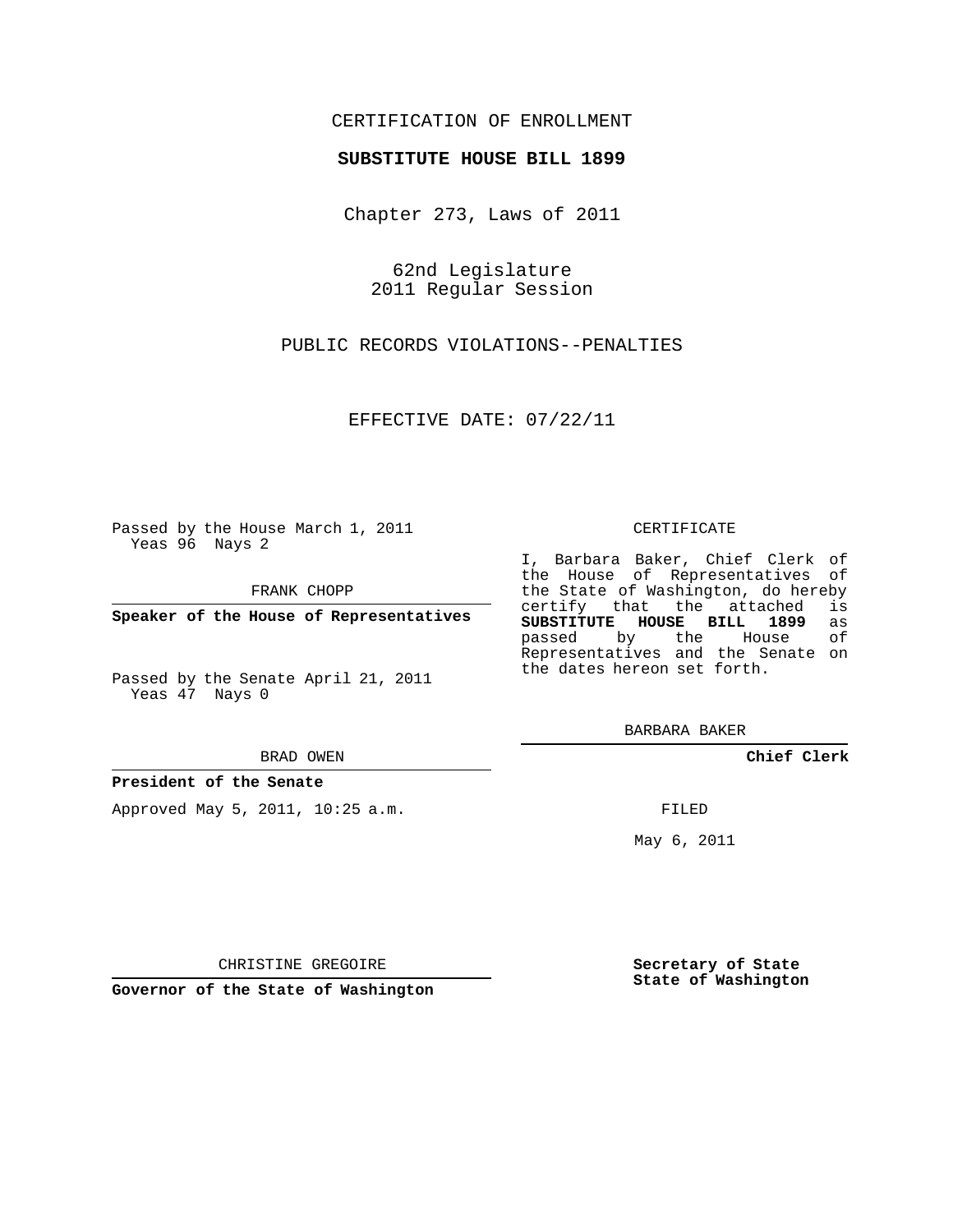# **SUBSTITUTE HOUSE BILL 1899** \_\_\_\_\_\_\_\_\_\_\_\_\_\_\_\_\_\_\_\_\_\_\_\_\_\_\_\_\_\_\_\_\_\_\_\_\_\_\_\_\_\_\_\_\_

\_\_\_\_\_\_\_\_\_\_\_\_\_\_\_\_\_\_\_\_\_\_\_\_\_\_\_\_\_\_\_\_\_\_\_\_\_\_\_\_\_\_\_\_\_

Passed Legislature - 2011 Regular Session

# **State of Washington 62nd Legislature 2011 Regular Session**

**By** House State Government & Tribal Affairs (originally sponsored by Representatives Miloscia, Overstreet, Hurst, Taylor, Hunt, Armstrong, McCoy, and Condotta)

READ FIRST TIME 02/17/11.

 AN ACT Relating to penalties for public records violations; reenacting and amending RCW 42.56.550; and prescribing penalties.

BE IT ENACTED BY THE LEGISLATURE OF THE STATE OF WASHINGTON:

 **Sec. 1.** RCW 42.56.550 and 2005 c 483 s 5 and 2005 c 274 s 288 are each reenacted and amended to read as follows:

 (1) Upon the motion of any person having been denied an opportunity to inspect or copy a public record by an agency, the superior court in the county in which a record is maintained may require the responsible agency to show cause why it has refused to allow inspection or copying of a specific public record or class of records. The burden of proof shall be on the agency to establish that refusal to permit public inspection and copying is in accordance with a statute that exempts or prohibits disclosure in whole or in part of specific information or records.

 (2) Upon the motion of any person who believes that an agency has not made a reasonable estimate of the time that the agency requires to respond to a public record request, the superior court in the county in which a record is maintained may require the responsible agency to show